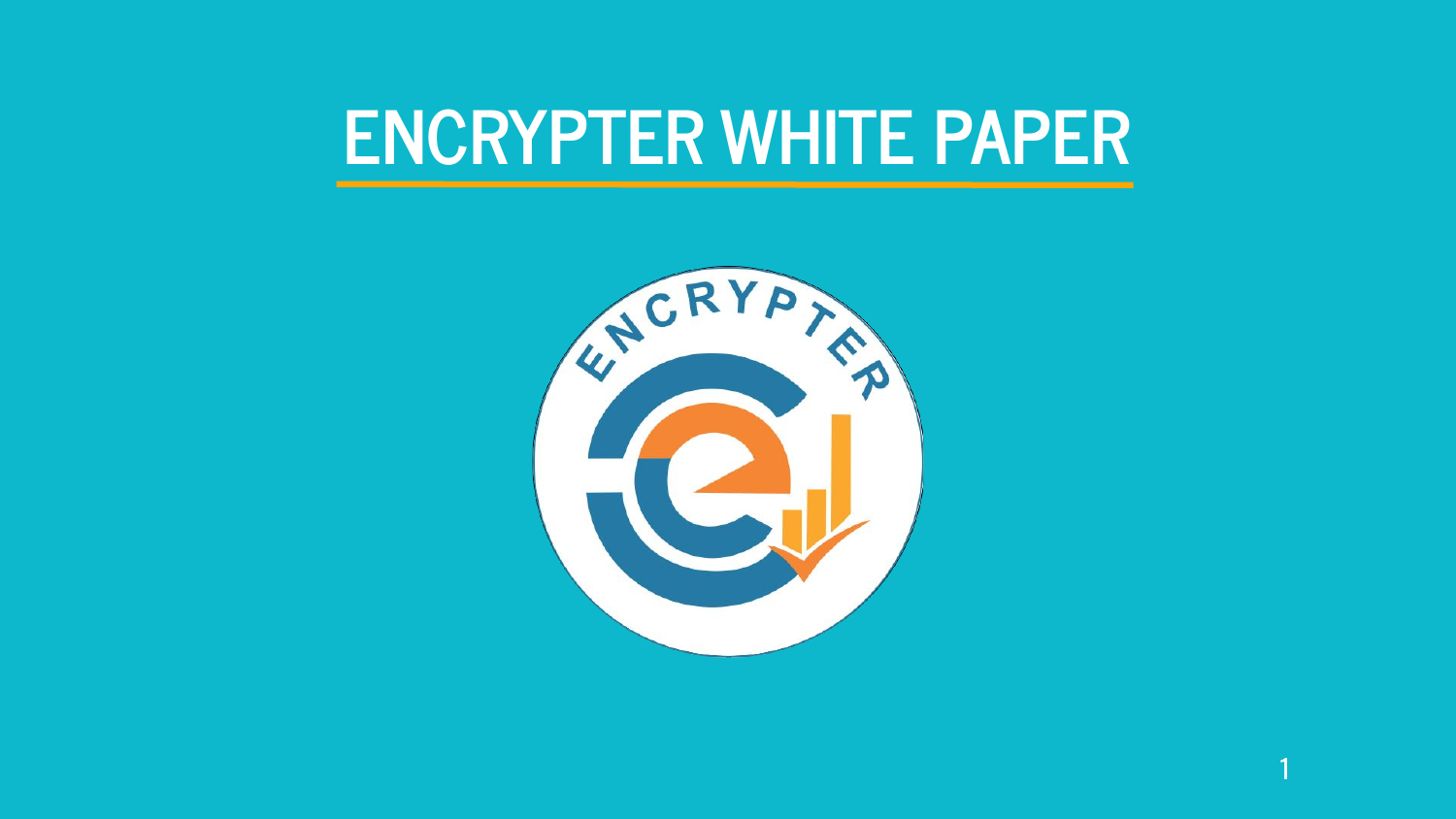### **White Paper Overview**

#### **INTRODUCTION**

- What Is Encrypter Coin
- **Staking Coin**
- Road Map

"

#### **ENCRYPTER COIN**

- ▸ Why ERPT On Crypto Exchange
- ▸ Encrypter Strong Features
- ▸ Encrypters Our Supply
- $\triangleright$  How To Buy Encrypter (ERPT) Coin



https://encrypte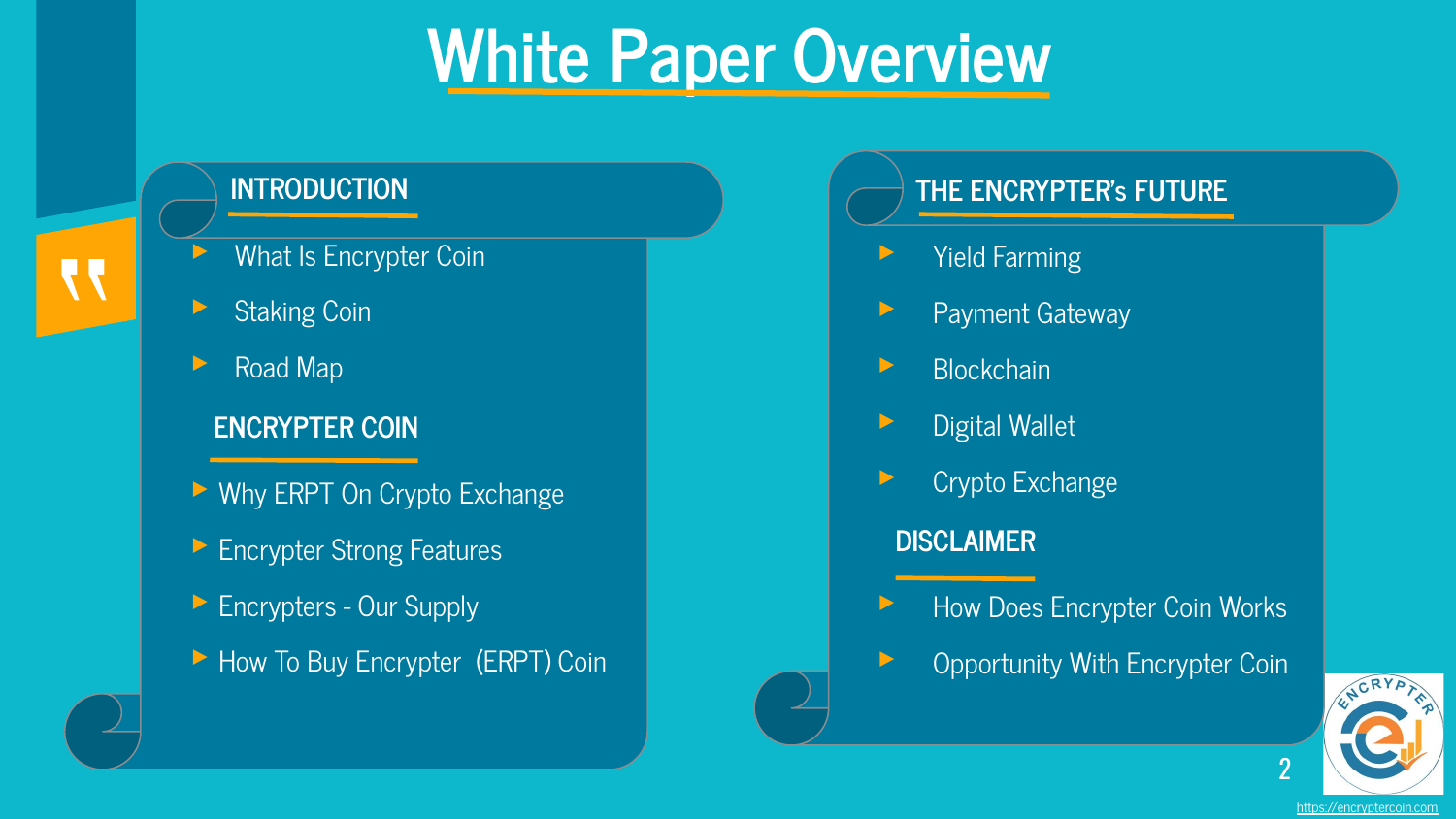## What Is Encrypter Coin

- Encrypter (ERPT) Technology's mission is to provide blockchain-based systems that are secure, interoperable, integrated, and dependable for their users. The Encrypter Coin is a new cryptocurrency on the Crypto Smart Chain Network. It is Encrypter's goal to get everyone involved by allowing them to purchase these coins and participate in the world of digital currencies.
- Encrypter Ecosystem users can find turnkey solutions tailored to their financial and blockchain-related needs by accessing a wide range of platforms. The Encrypter Ecosystem eliminates the need for clients to search for alternative or dedicated platforms to conduct their regular operations.
- Among the major operations Encrypter Ecosystem plans to offer its users: Blockchain Wallet, P2P Escrow, Payment Gateway, Yield Farming, and Encrypter Coin (ERPT) Holding. Providing Trading and Utility Payments is one of the main goals of the project since these are widely-adopted and newer uses of blockchain.

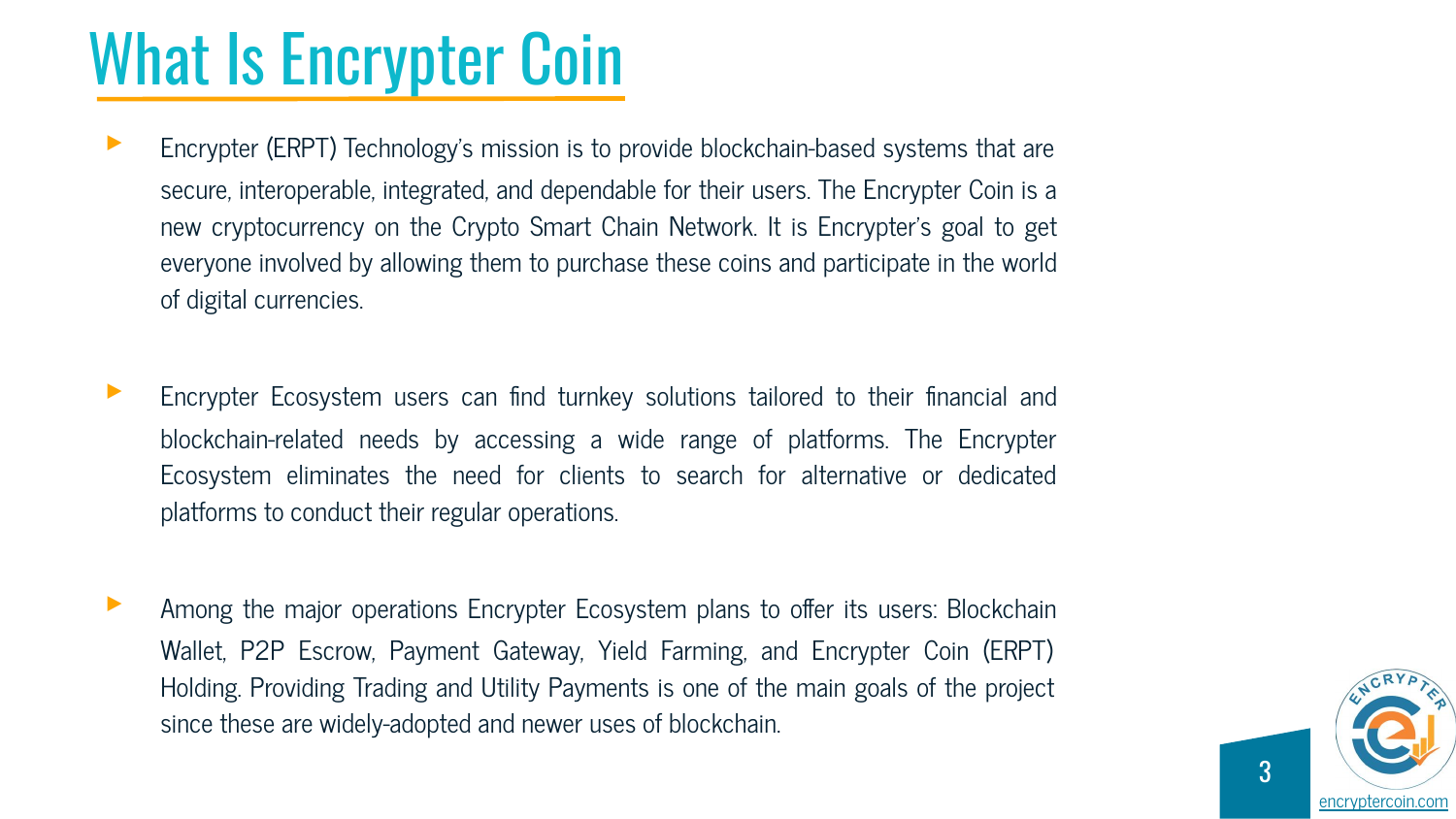# Staking Coin

- The process of staking involves buying cryptocurrency and holding it in your wallet to make money from it. Passive income generation and low entry points are the main advantages of coin staking. You can stake easily and quickly if you use a staking pool or online service. Additionally, it consumes very little energy and is very low-risk.
- It is risk-free to stake coins, since you only lease your coins to the validator while maintaining full ownership of your coins. Staking allows currency holders to influence the network's decisions. You can vote with your coins and earn money as a result of staking them. It is becoming increasingly popular to stake coins, with many users describing it as profitable, similarly to mining. However, unlike mining, there are no overhead or electricity costs involved.
- There is no risk involved in staking a coin. It is also relatively inexpensive. Staking coins does not require expensive equipment or high electricity bills. You can stake cryptocurrency using a laptop or a mobile wallet on your smartphone. No special knowledge or skills are required to stake cryptocurrency. Investing in cryptocurrency is environmentally friendly and energy efficient. The growth of assets is implied in staking. For large profits, you should stake more coins.

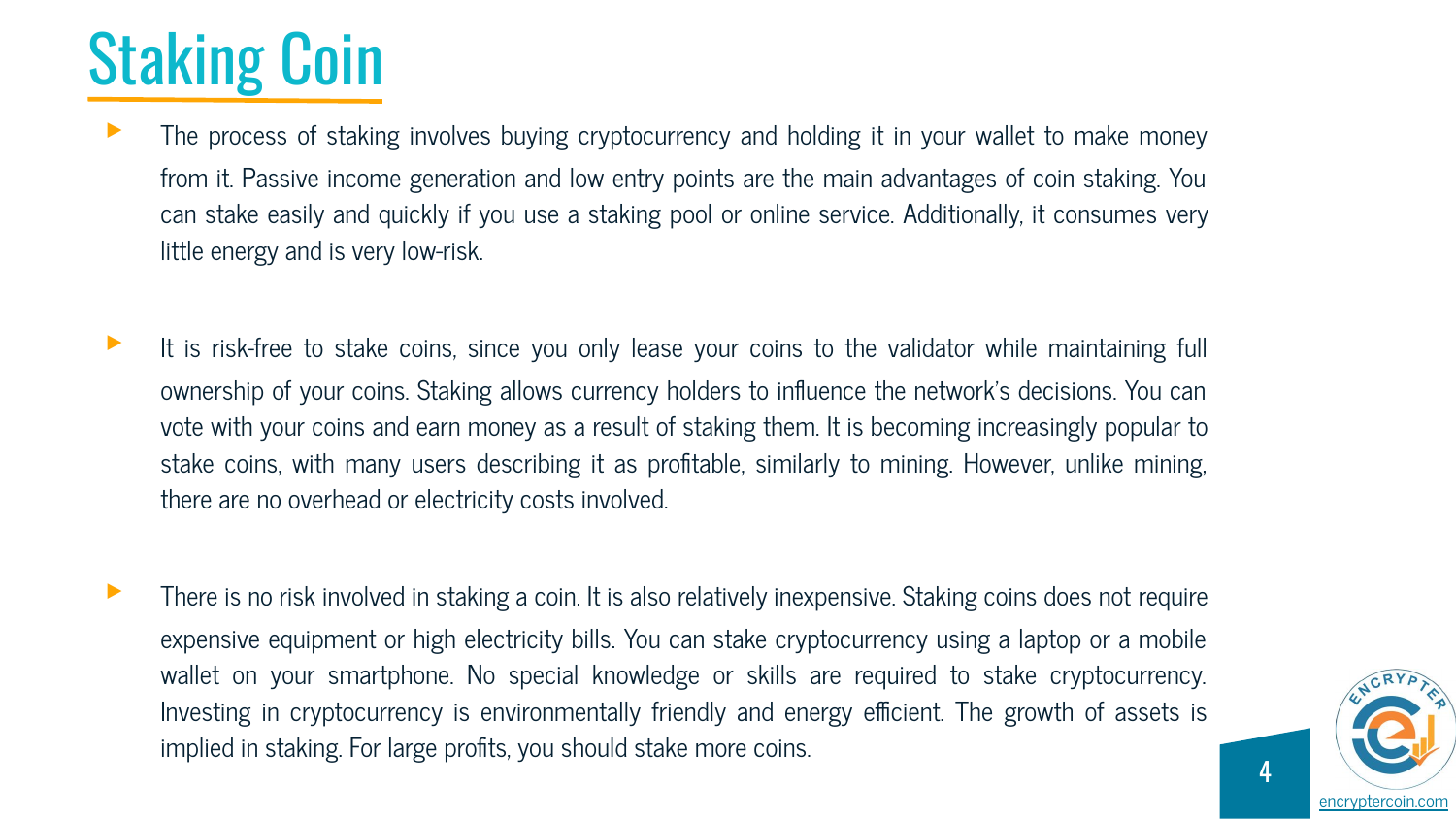

[encryptercoin.com](https://encryptercoin.com) 5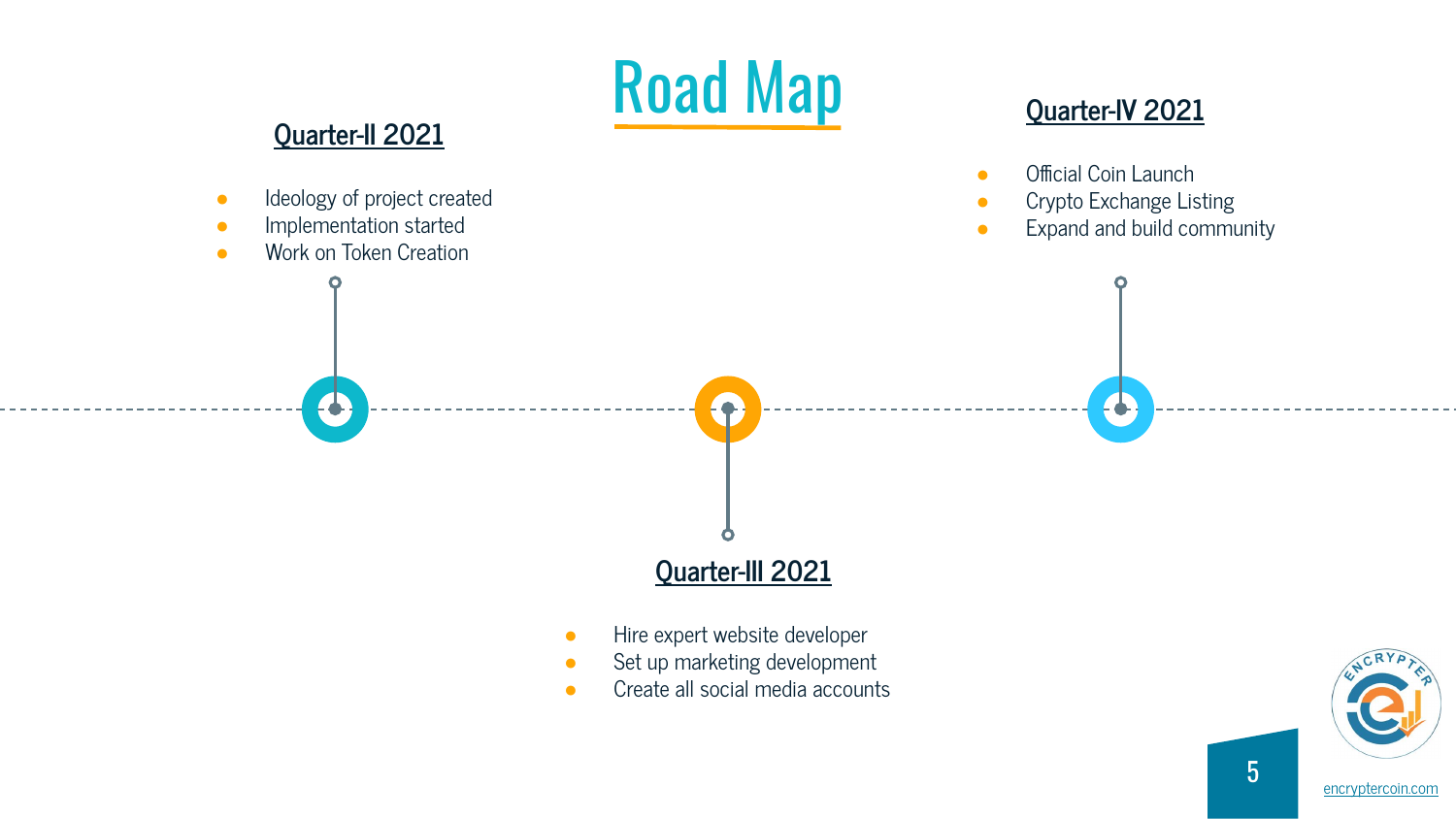# Why ERPT On Crypto Exchange

- The proposed ERPT solution combines the best features of the latest technologies. Users benefit from fast block times and low transaction fees that reduce the time it takes to move assets. At the same time, EVM-compatible programming and native cross-chain communication will increase functionality for developers. The proposed ERPT Global Cryptocurrency Ecosystem has many unique characteristics: It's a sovereign blockchain, which ensures the safety and security of all users and developers.
- As ERPT Global Cryptocurrency Ecosystem will be serving all developers who need to build applications with Smart Contracts, it will especially serve developers who are building apps for trading exchangeable digital assets, because the Cryptocurrency exchange allows trading of new digital tokens.

Our one-stop ERPT has everything you need.

- Buy, trade, and hold your coins.
- A secure wallet will keep your coins safe.
- You can buy or sell coins in seconds.

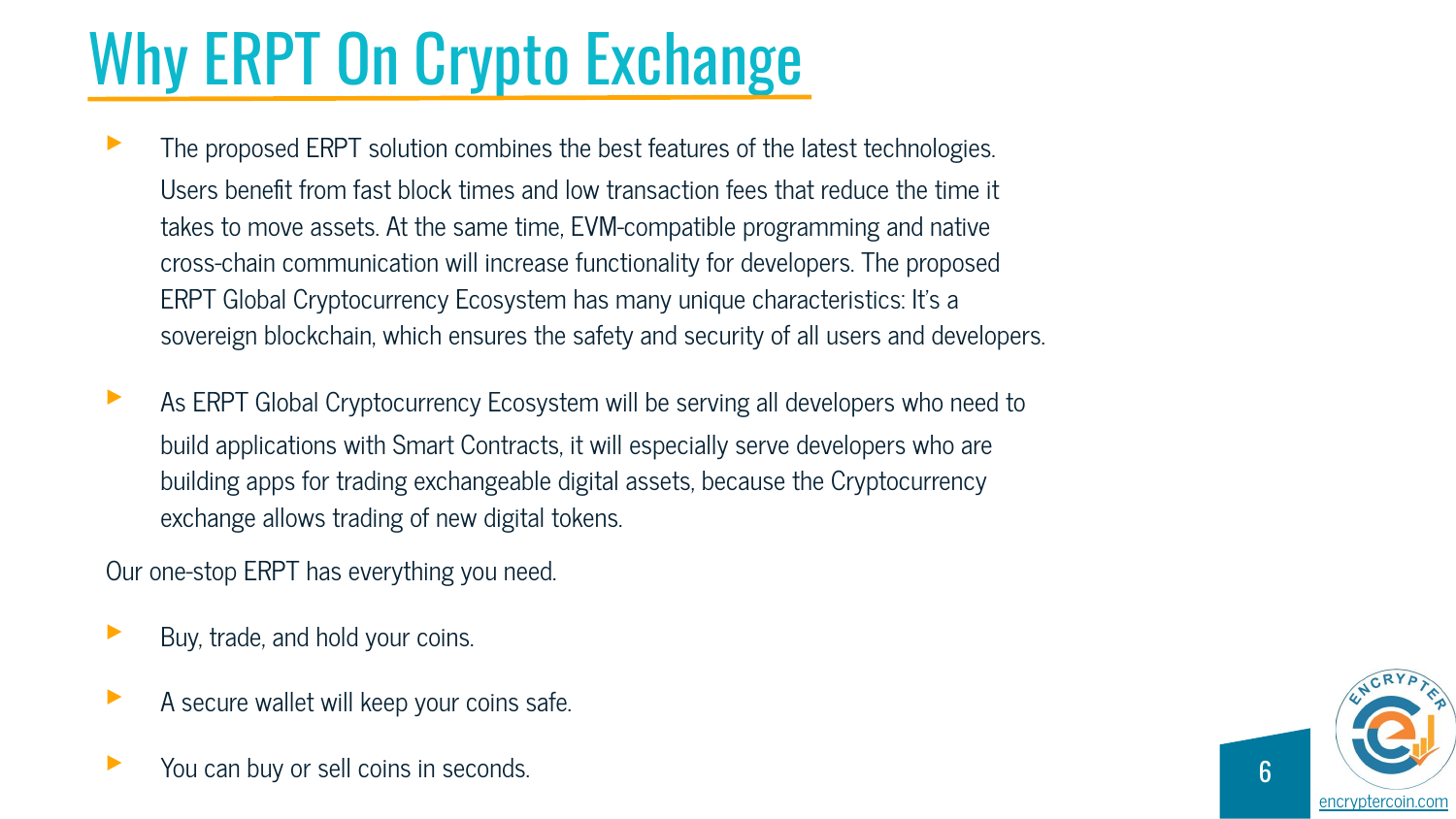# How To Buy Encrypter (ERPT) Coin

- ERPT COIN can be bought and sold through cryptocurrency exchanges. However, they will be available on many exchanges very soon. The Cryptocurrency de exchange lets you trade cryptocurrencies and tokens without the need for a intermediary while still maintaining custody of your tokens. The platform run Binance Smart Chain, the blockchain platform of the cryptocurrency exchange. is based on automated smart contracts.
- With decentralized exchange, users trade against a liquid pool using an market maker (AMM) model. Our decentralized exchange always encourages use ERPT COIN since it is a decentralized experiment. When choosing a de exchanger instead, do your homework first to make sure the exchanger is bot secure.



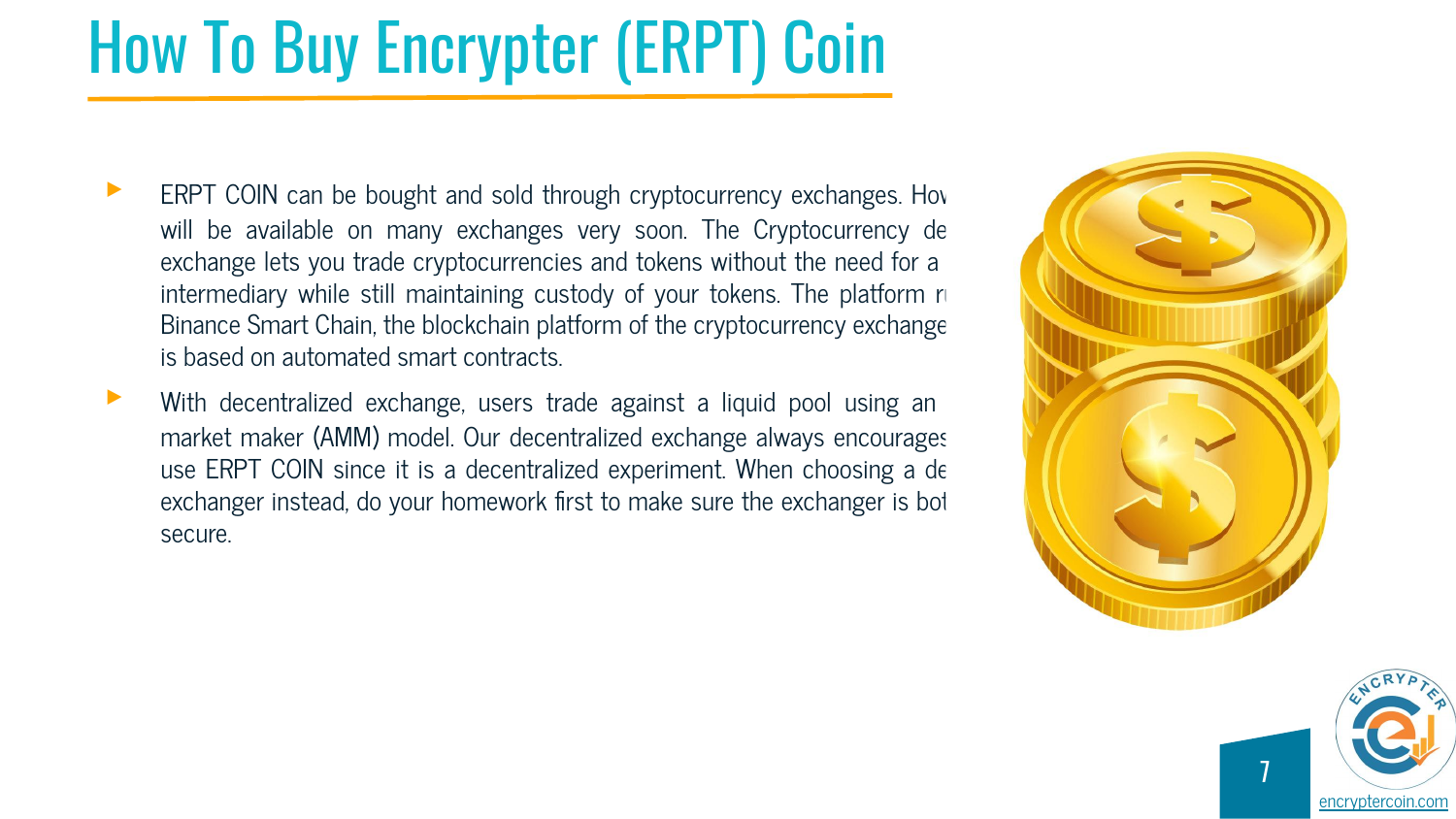# Encrypter Strong Features

The emergence of new cryptocurrencies every day is accompanied by rushed launches, no long-term objective, and no actual plan before the release. The goal is to become the pioneer in the giveaway space, set a new standard for other projects, and become the leading giveaway coin in the world.

By faking giveaways and deceiving their holders, certain projects promise large giveaways but are unable to deliver. The Encrypter Team wants to be as transparent as possible with our community and holders. In other words, we'll make sure everyone is informed and well-informed about everything we do

#### ▸ **The Multichain Market**

MultiChain is an open-source blockchain platform that allows developers to build and deploy blockchain applications within and between companies. ERPT Global Cryptocurrency Ecosystem is supported in Multi-Chain Markets. Future versions will support additional chains.

#### ▸ **Governance and Risk Control**

We have implemented a number of sophisticated security measures to prevent money or information from being stolen, and provide risk control management. Establish risk management rules to prevent contract and market failure.

#### ▸ **Earnings - Aggregation**

As a hub among DeFi protocols, Encrypter vault ensures maximum liquidity and maximizes aggregation earnings while increasing capital utilization.

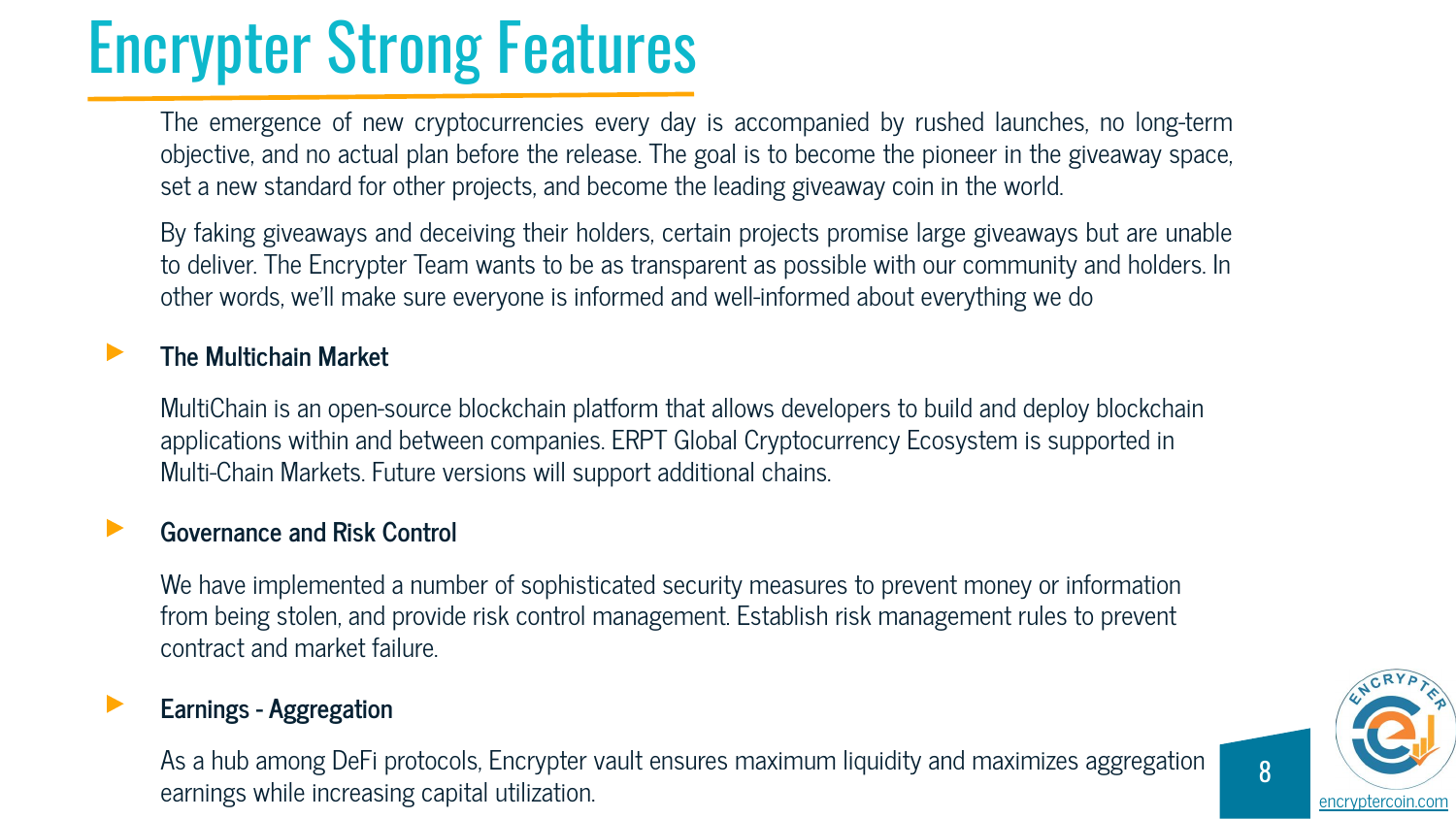# Encrypters - Our Supply

- ▸ Circulating supply refers to coins that are accessible to the public and should not be confused with the total supply or maximum supply. Total supply is the number of coins in circulation, which is the amount of coins that have already been issued minus the number of coins that have been burned. Coins locked in escrow and circulating supply account for the total supply.
- ▸ The maximum supply, on the other hand, quantifies the maximum number of coins that will exist, including future coins that will be mined. Additionally, the circulating supply of a cryptocurrency can be used to calculate the market capitalization of that currency, which is calculated by multiplying the current market price by the number of coins in circulation.
- ▶ In other words, if 1,000,000 coins of a certain cryptocurrency are being traded at \$5 each, then its market capitalization is \$5,000,000.



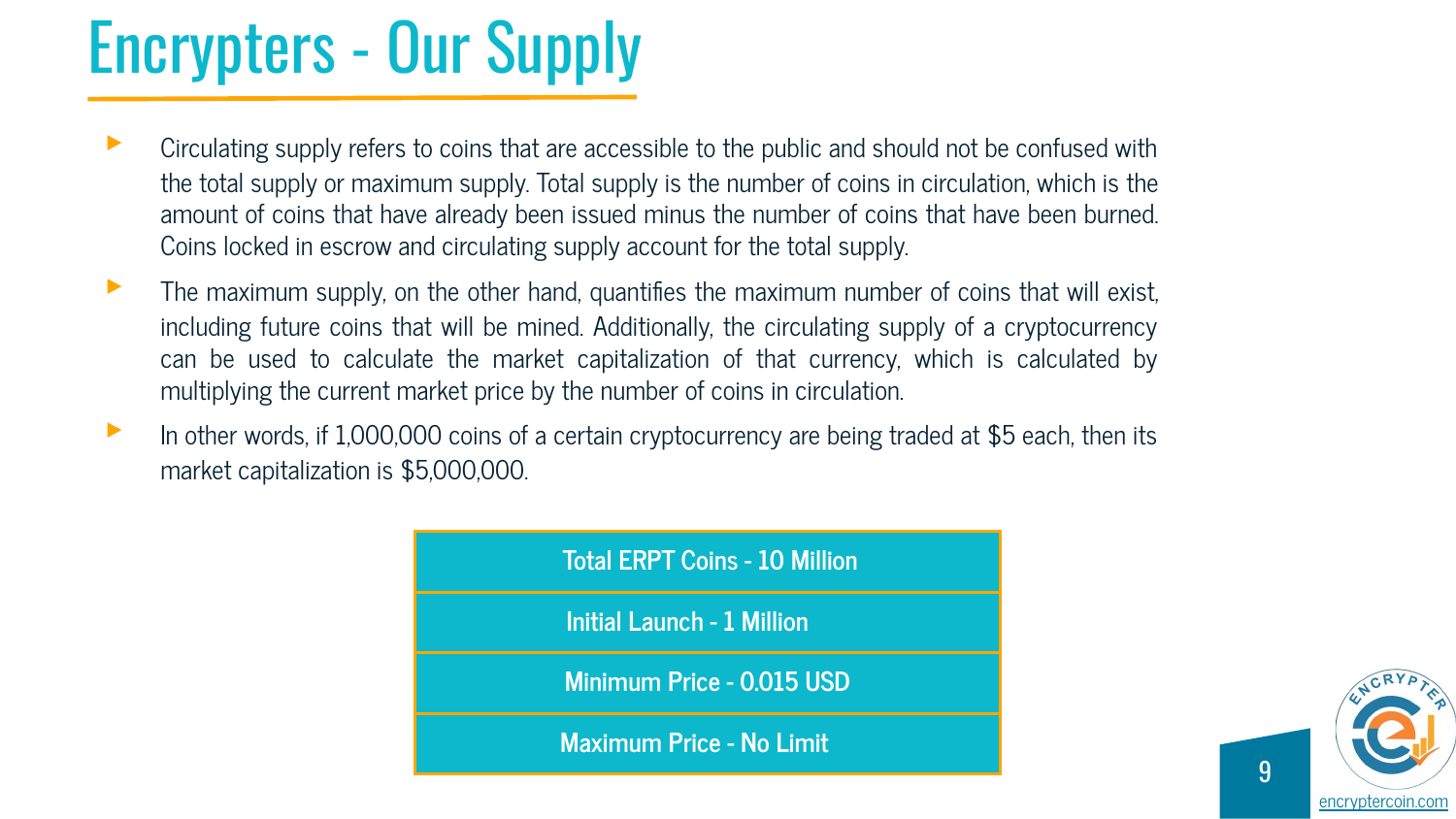# Yield Farming - What Does It Mean?

- ▸ The Yield farming process enables cryptocurrency holders to lock up their holdings for a Yield farming is also called liquidity mining. The goal of yield farming is to generate more cryptocurrency from your existing cryptocurrency. The use of smart contracts allows you to lend your money to others and get paid back. Cryptocurrency will be used to compensate you for your services.
- **EXECO EXECO FEE AT A DECORTAL FIGHTER IN EXECO FEE A** Decentralised finance in Decentive soared in popularity at the hands of further innovations, such as liquidity mining. Yield farming is currently a relatively new industry in the DeFi space.
- ▸ Yield farming is generally used to enhance the liquidity pool of any DeFi platform or project; these projects are essentially smart contracts that hold the extra funds.

#### **An Overview of Yield Farming**

- ▸ Compared to traditional fixed income options, yield farming typically yields higher returns, but comes with its own risks and volatility.
- ▸ For staking or lending your crypto assets in your wallet, you will receive a reward in the form of crypto.
- DeFi protocols are used in Yield Farming in conjunction with underlying smart contracts.

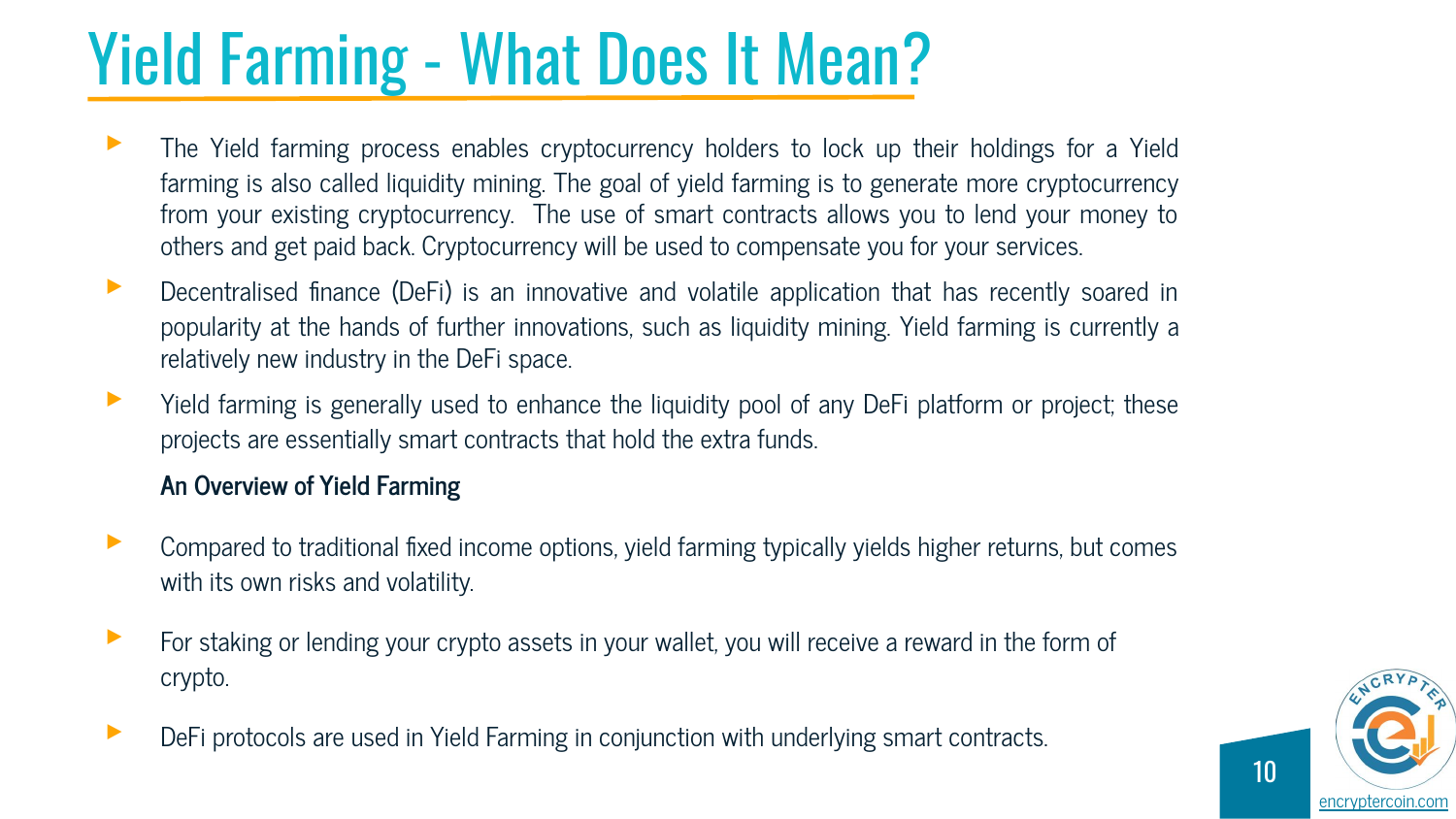# Payment Gateway

- A payment gateway is a merchant service provided by an e-commerce service provider which authorizes credit card or direct payments for e-businesses, online retailers, brick-and-clicks, and other brick-and-mortar outlets. Payment gateways in brick-and-mortar stores have, however, begun accepting phone-based payments using QR codes and Near Field Communication (NFC) technology in recent years.
- ▸ Payment gateways were created in order to provide greater service. ERPT payment gateways can be provided separately by specialized financial service providers, such as payment providers. During a payment transaction, a payment gateway facilitates the exchange of information between the front end processor or acquiring bank and the payment portal. An online payment portal may be accessed through a website, mobile phone, or IVR.

#### **A KEY TAKEAWAY**

- Gateways collect payment information from consumers.
- The payment gateway in physical stores consists of POS (point-of-sale) terminals that accept credit card details by card or via smartphone.
- ▸ Payment gateways are the "checkout" portals for online stores that allow customers to enter their credit card information or credentials for services such as PayPal.
- Payment gateways are separate from payment processors that process payments for merchants on their behalf.
- Additionally, payment gateways facilitate payments in cryptocurrencies, such as Bitcoin.

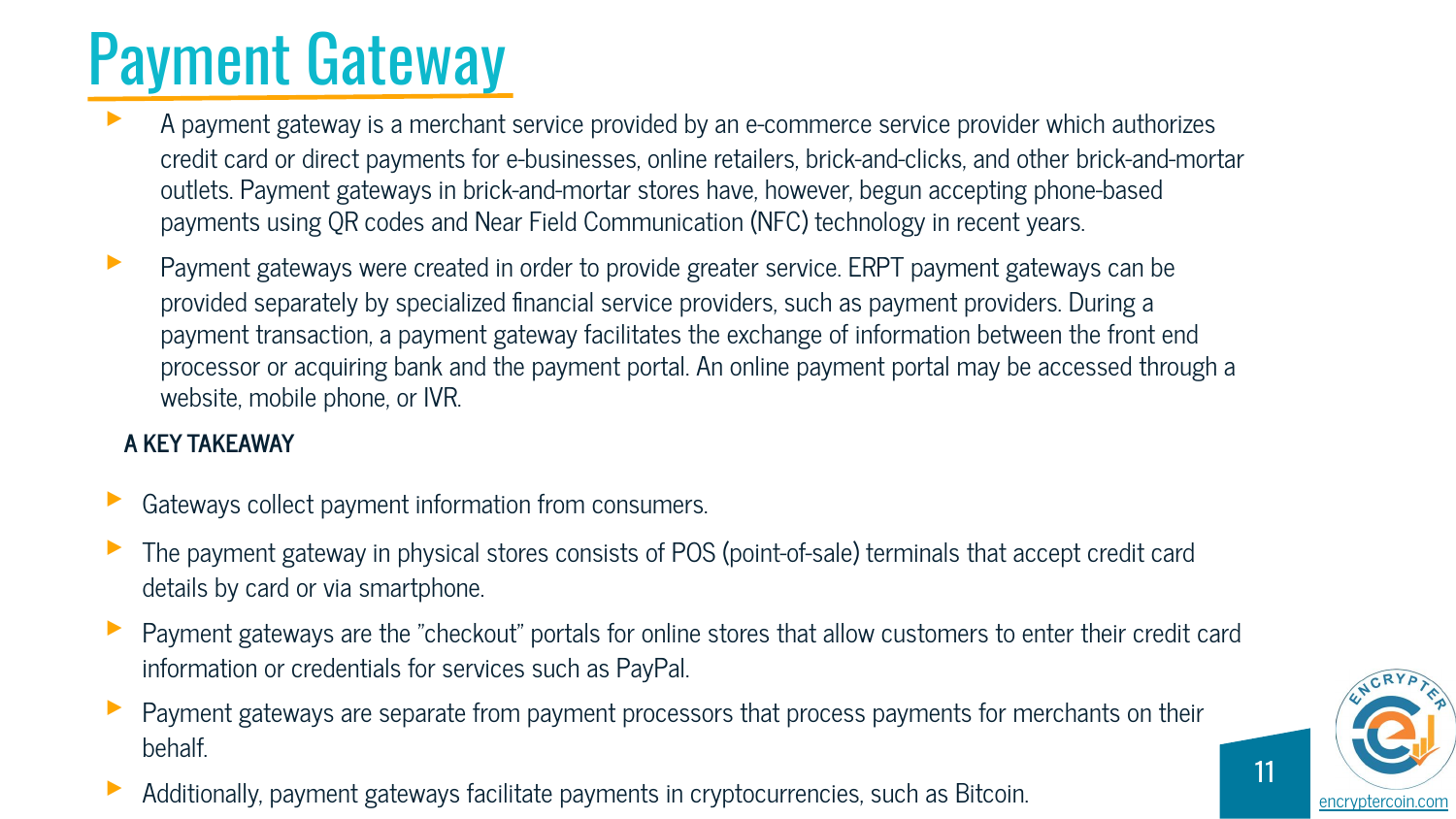## Block Chain

- ▸ A blockchain is a system that records information in a way that makes it hard or impossible to change the data, hack the system, or cheat the system. Essentially, a blockchain is a digital ledger of transactions that is duplicated and distributed across the entire network of computers involved in it. There are many transactions in each block, so every time a new transaction takes place on the blockchain, a record of it is added to every participant's ledger.
- ▸ DLT (Distributed Ledger Technology) refers to a decentralised database that can be managed by numerous participants. A blockchain's purpose is to allow information to be shared amongst all parties that access it via an application. Modifications to the shared information are protected, meaning that any alterations are immediately and easily detectable.
- ▸ Therefore, information once re-coded on the blockchain is considered immutable because it is so strongly protected. Blockchain technology isn't a fad that people forget after a few days. Due to its many features and applications, it's safe to assume that blockchain is here to stay. A whole new level of impact is being made on the web because of all the blockchain features.

#### **Benefits Of Blockchain**

- Better Transparency & Enhanced Security
- Reduced Costs & True Traceability
- Improved Speed & Efficiency

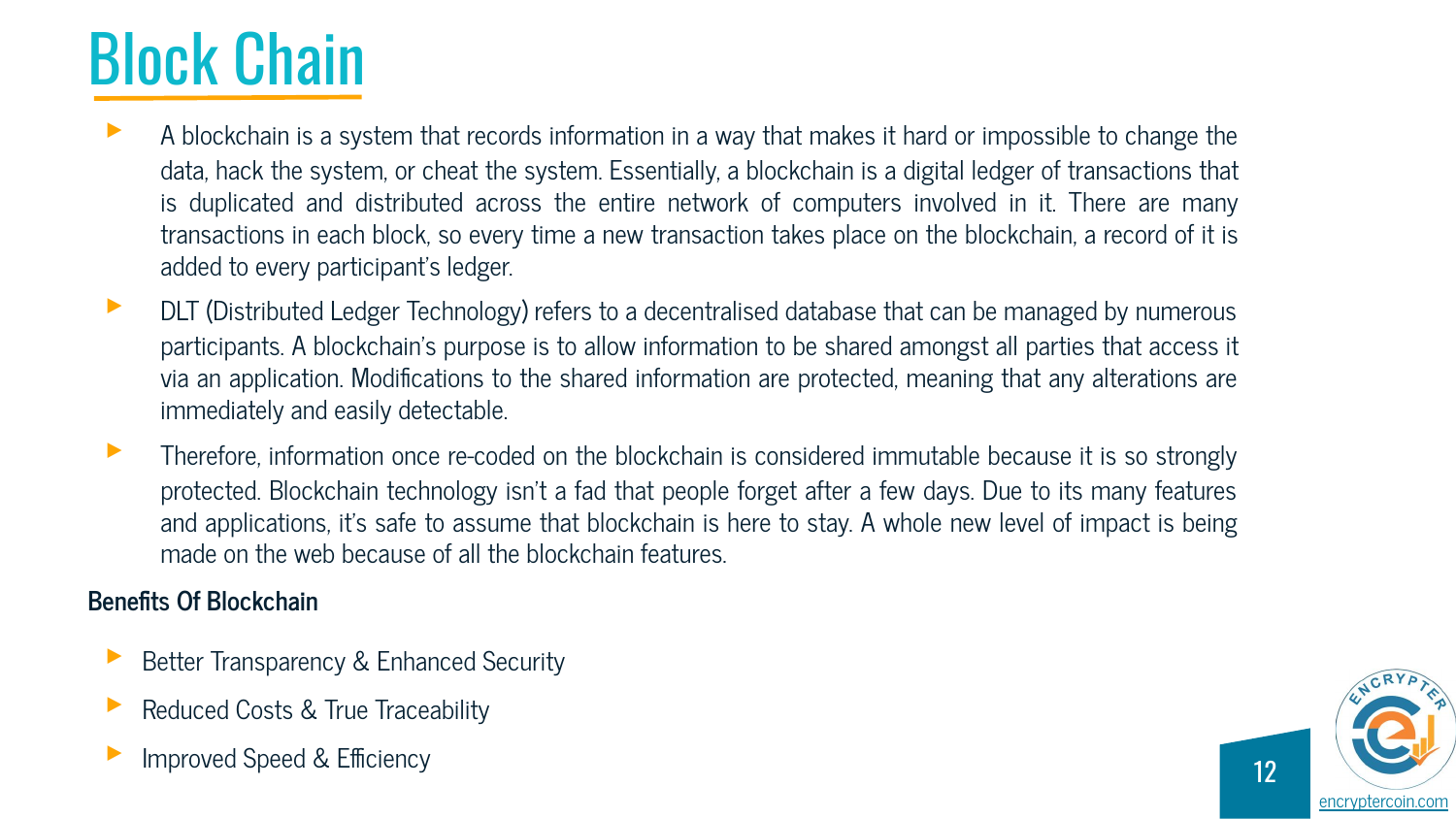# How Block Chain Works





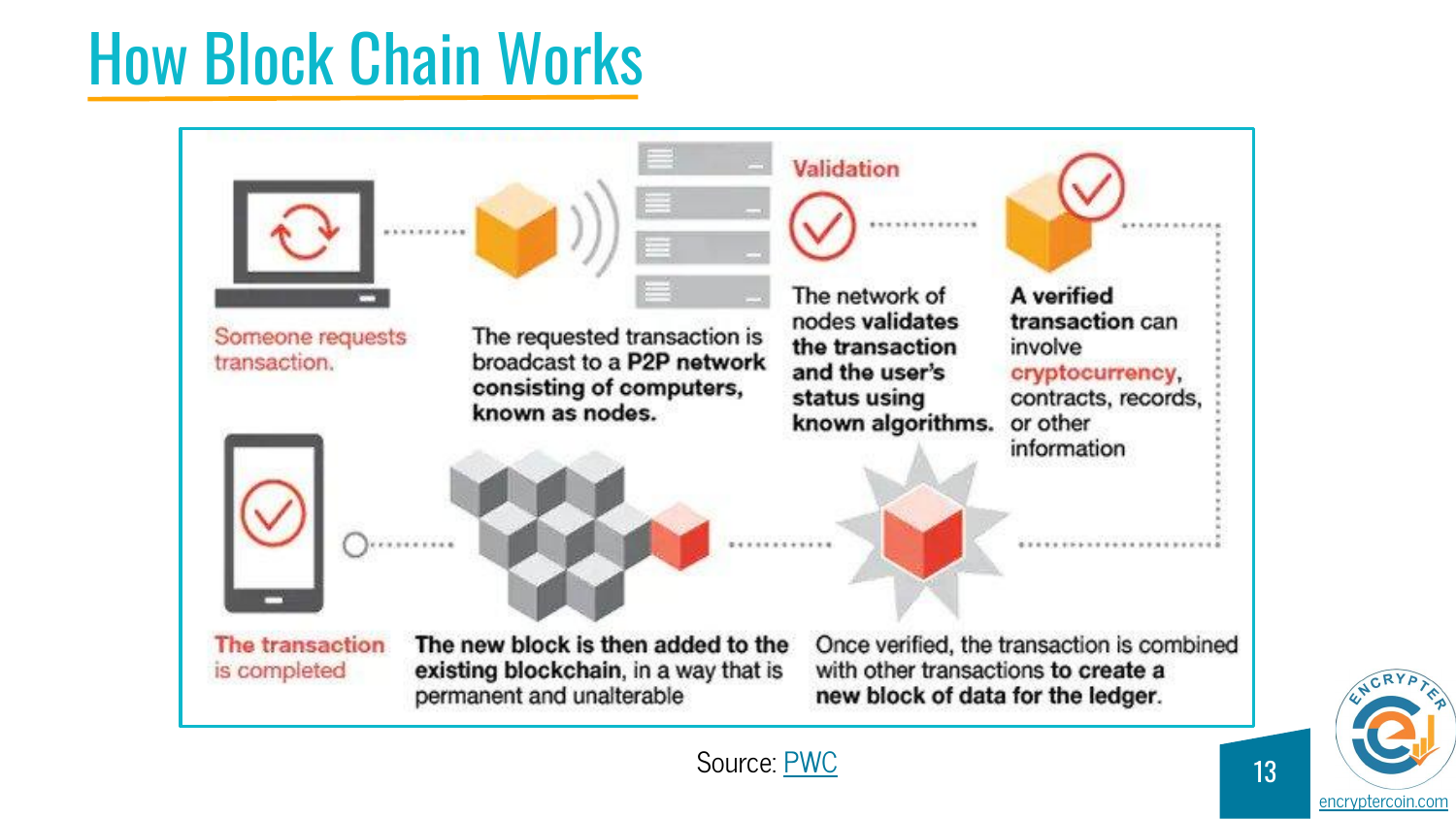# Digital Wallet

A digital wallet (or e-wallet) is a software-based system used to store users' payment information and passwords for numerous payment methods and websites. An E-wallet is protected by a password.

The near-field communication technology of digital wallets enables users to make purchases quickly and easily. Additionally, they can create stronger passwords without worrying about whether they'll be able to remember them later.

E-wallets can be used to make payments for groceries, online purchases, and flight tickets, among other uses. Wallets can be used with mobile payment systems, allowing customers to make purchases using their smartphones. Additionally, a digital wallet can be used to store information about loyalty cards and digital coupons.

#### **Key Features**

- Digital wallets allow users to store funds, make payments, and track payment histories through a computer.
- Banks might use these pieces of software in mobile apps, while others may use them as payment platforms such as PayPal or Alipay.
- Additionally, digital wallets serve as the primary interface for using cryptocurrencies such as Bitcoin.



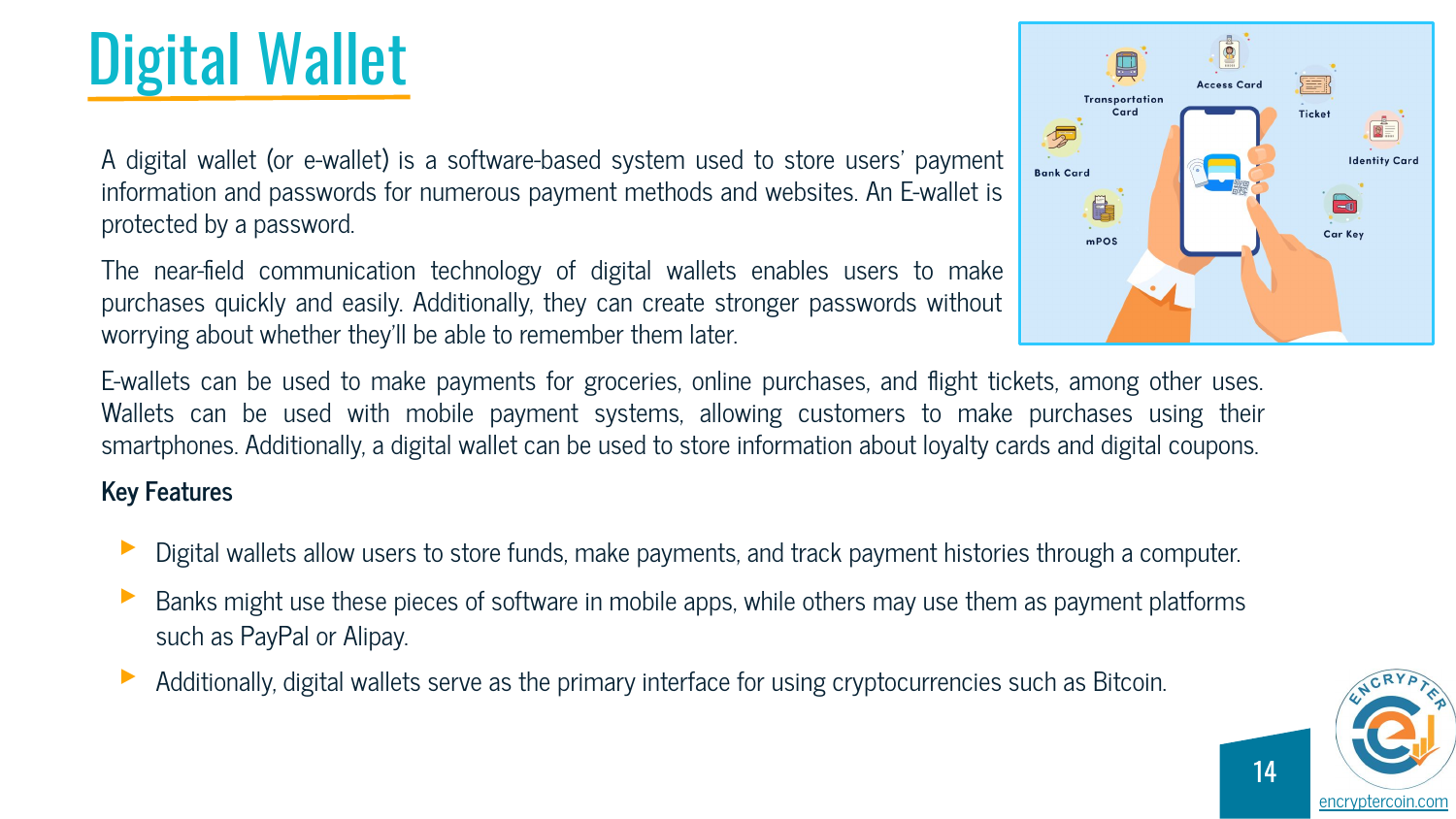# A Cryptocurrency Exchange

▸ Cryptocurrency exchanges are like online brokerages for cryptocurrencies, tokens, virtual assets created through existing blockchains, & other digital assets. Exchanges like these provide investment options for traders looking for digital assets like Bitcoin, Ethereum, and BNB.

#### **Cryptocurrency Exchange Operating System**

- An exchange can send cryptocurrency to a user's personal cryptocurrency wallet. Some digital currency balances can be converted into anonymous prepaid cards that are usable at ATMs worldwide, while others are backed by commodities like gold.
- ▸ Creators of digital currencies are often independent of the exchanges that facilitate trading in the currency. Customers transfer digital currency into or out of their DCP accounts through digital currency exchanges.
- Digital currency exchanges can be brick-and-mortar businesses or exclusively online businesses. They use traditional payment methods and digital currencies as a brick-and-mortar business. Online, they exchange currency and electronic transfers.
- ▸ To avoid regulation and prosecution, digital currency exchanges operate outside of Western countries. Although they handle Western fiat currencies, they maintain bank accounts in several countries to facilitate deposits in different national currencies.
- ▸ Decentralized exchanges do not store users' funds on the exchange, but facilitate peer-to-peer cryptocurrency trading.

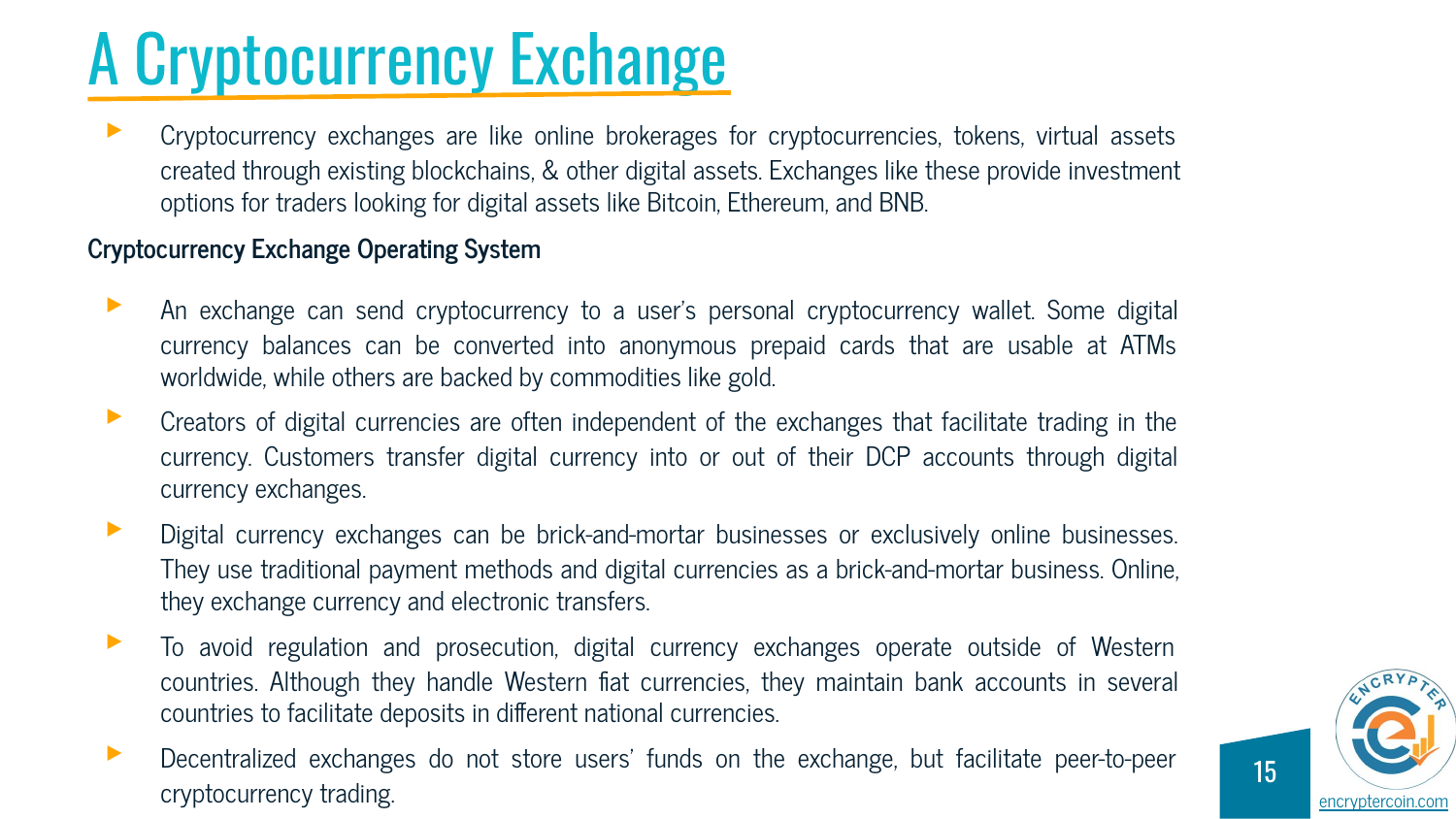# Opportunity With Encrypter

#### **Cryptocurrency Encrypter Coin: A Good Investment**

- The investment of crypto assets is both risky but can also be extremely profitable. Cryptocurrencies are an excellent investment if you want direct exposure to the demand for digital currency, whereas you can purchase stocks of companies with exposure to cryptocurrency as a safer but potentially less lucrative alternative.
- Governments all over the world have become more interested in digital coins because of the advantages they bring. In Sweden, where a cashless society is on the horizon, the central bank has released several papers since 2017 that investigate the benefits and drawbacks of introducing digital money into the economy.



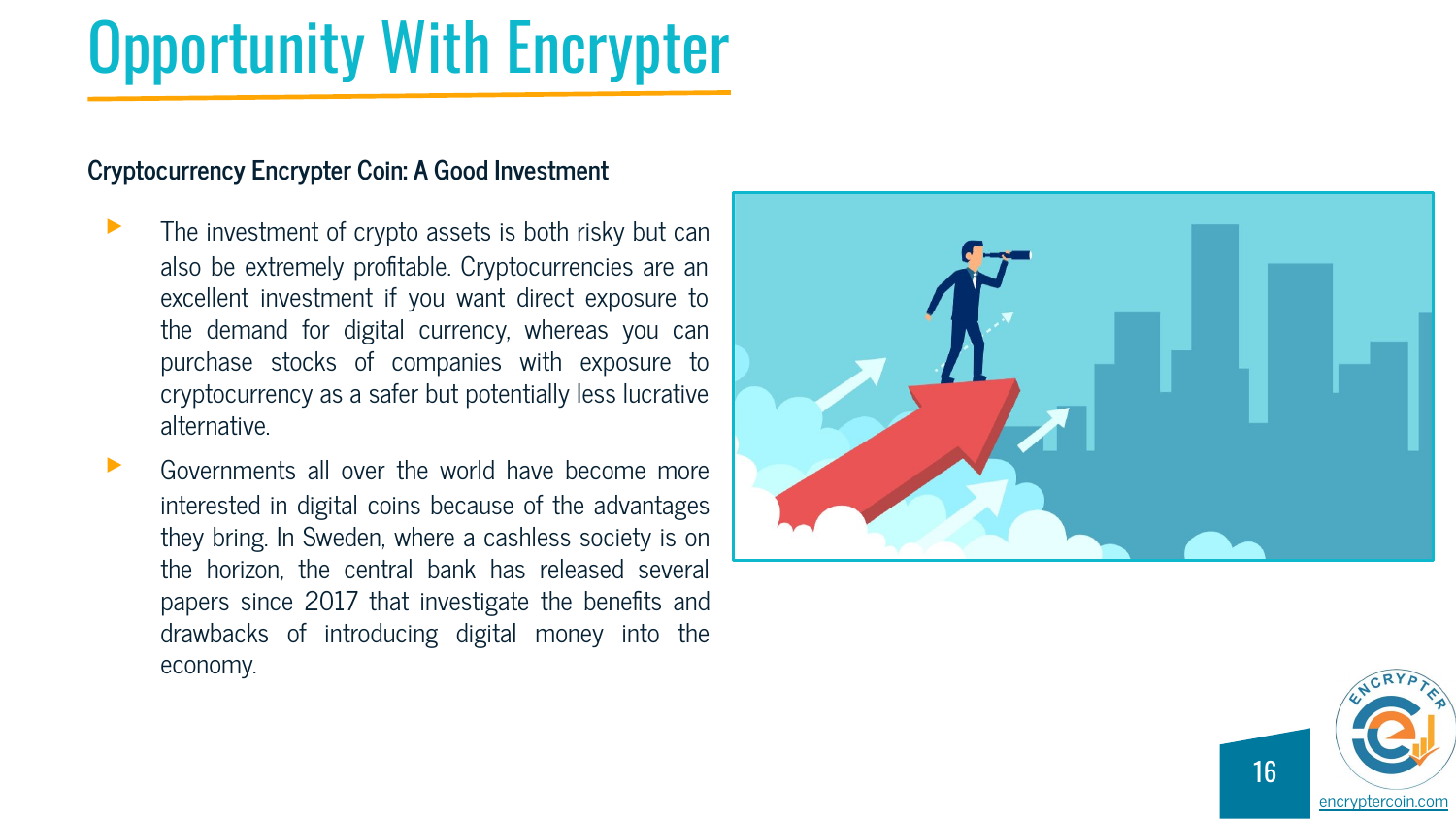# Encrypter Coin Uses

#### **Encrypter Digital Coins: Their Uses**

- ▸ Cryptocurrencies are similar to physical currencies in terms of utility. Consumers and businesses can use them to buy goods and pay for services. You can also find them restricted on certain online communities, including gaming sites, gambling portals, or social media sites.
- A cryptocurrency (or 'crypto') is a form of digital currency that can be used to purchase goods and services online, but it uses cryptography to encrypt the online transactions. These currencies are largely traded for profit, with speculators sometimes pushing up the price.

#### **Key Benefits Of Encrypter Coin**

- Encrypter transactions have lower transaction fees
- Banking fees are not charged for encrypted transactions
- ▸ Encrypter payments are mobile and quick
- ▸ Encrypter transactions are irreversible
- Encrypter transactions are safe

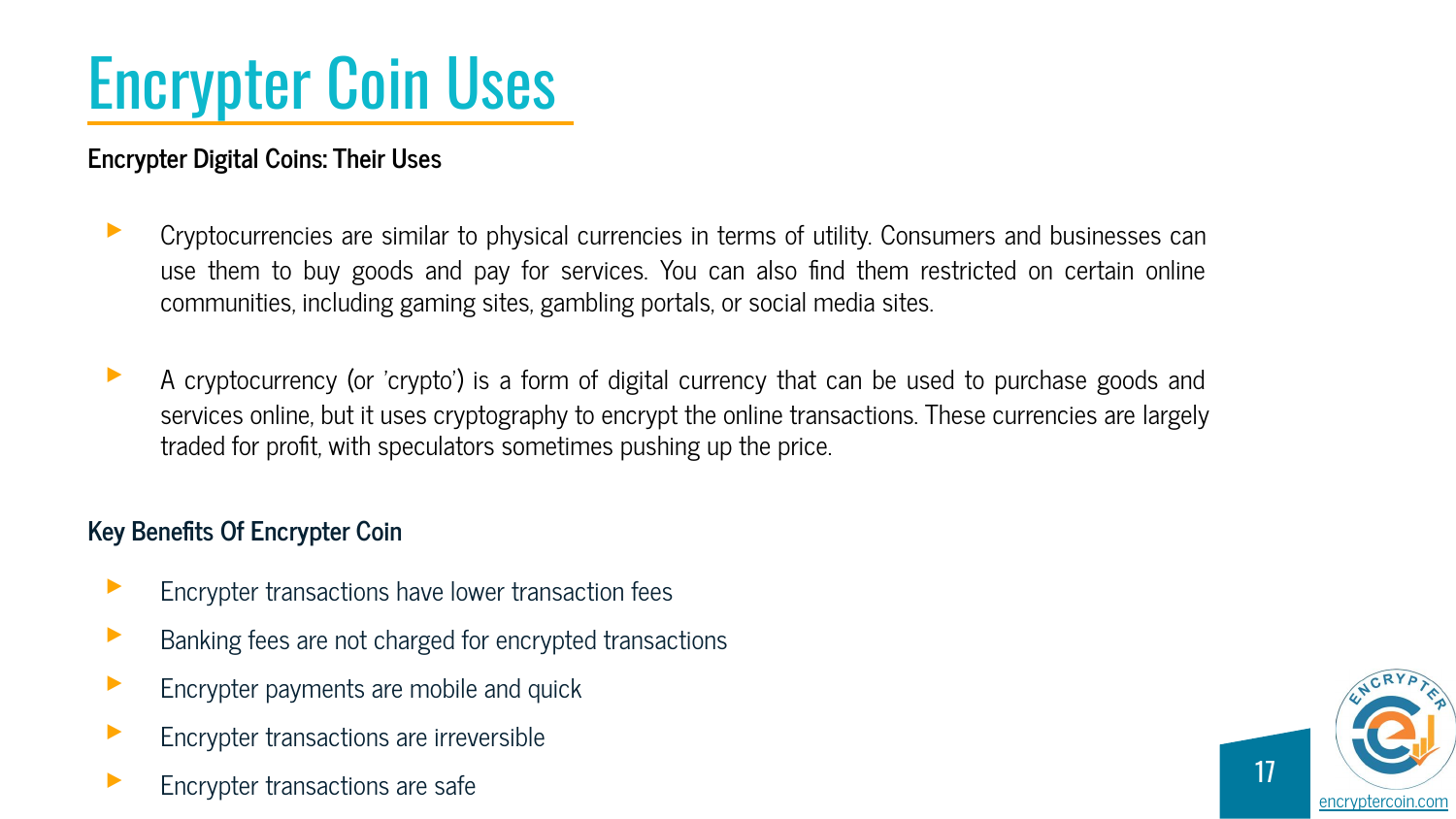# How Do Encrypter Cryptocurrencies Work?

- ▸ Cryptocurrencies: how do they work? Decentralized technology allows users to store and send money securely without the need to use their names or go through a bank. They are built on a distributed ledger called a blockchain, which updates every transaction and is held by currency holders.
- ▸ Mining digital currencies on their blockchains or transferring them between users requires them to be stored until their new owners are ready to use them. This is where digital currency wallets come in. The address for your transaction is recorded on the public ledger when you send or receive digital currency.

#### **How Does Encrypter Cryptocurrency Make You Money?**

- They are similar to arcade tokens or casino chips. You need to exchange real currency for the cryptocurrency in order to access the product or service. Cryptocurrencies work on the blockchain technology. The blockchain is a distributed technology that manages and records transactions across many computers.
- ▸ HOLD. The most common way to earn money from cryptocurrencies is through HOLDING. Most investors buy coins such as Bitcoin, Ethereum, BNB,Ripple, and more and wait for their value to rise. When their market prices rise, they sell at a profit.

#### **Encrypter's Strong Working Features**

- Faster and Less Expensive Global Transfers
- 24/7 Access with Equal Support for Both Unbanked & Underbanked
- Making Government Payments Effective